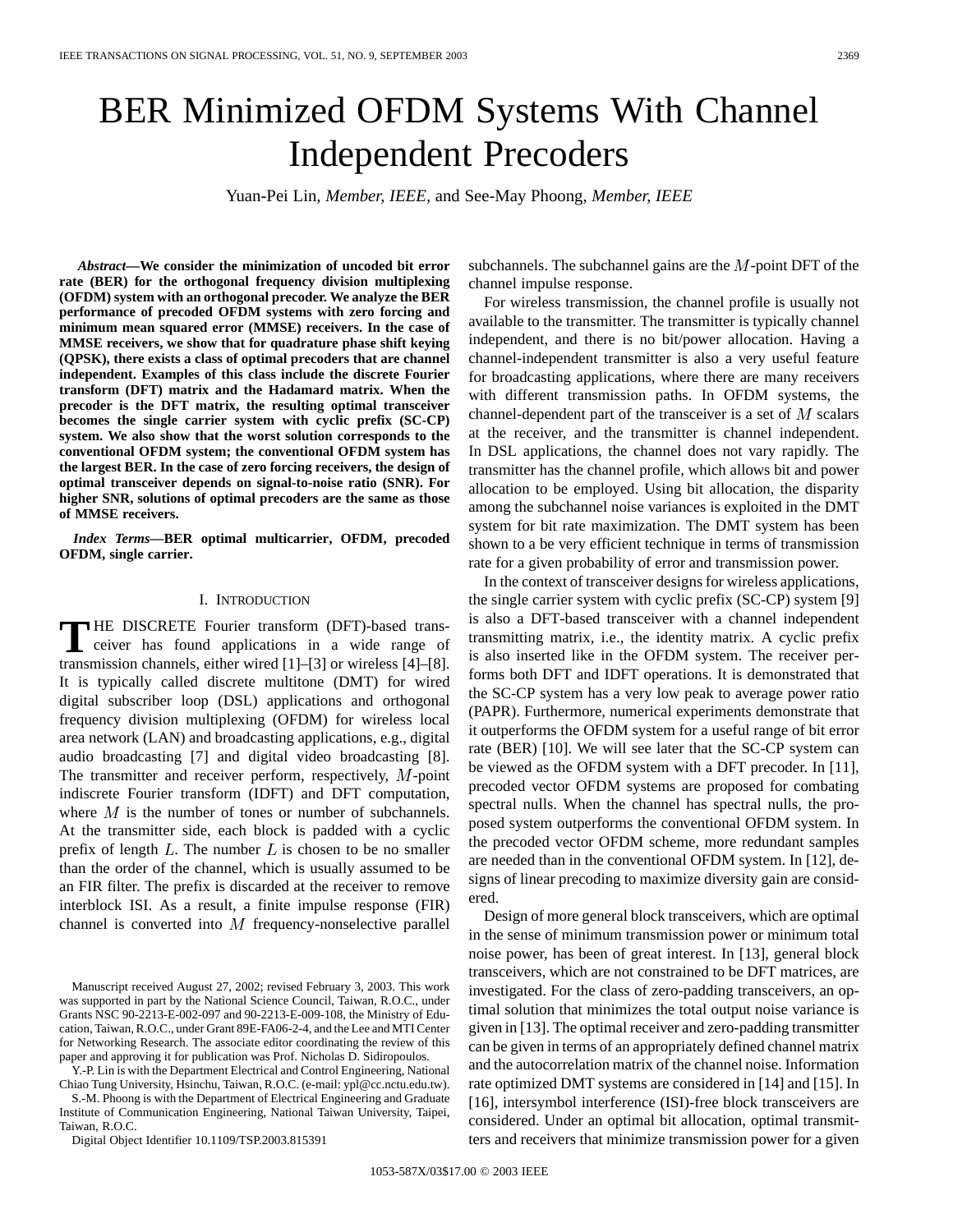

Fig. 1. Block diagram of the OFDM system over a channel  $P(z)$  with additive noise  $\nu(n)$ .

bit rate and probability of error are derived. In all these systems [13]–[16], it is assumed that the transmitter has the channel profile.

Recently, based on the zero-forcing solution given in [13], Ding *et al.*<sup>1</sup> consider a class of optimal precoders in [17], in which a precoder refers to the transmitting matrix. It is assumed in both [13] and [17] that the transmitter has the channel profile. The optimal transmitter that minimizes the output noise variance consists of a unitary matrix, a diagonal power loading matrix, and a second unitary matrix that is arbitrary [13]. The first unitary matrix exposes the eigenmodes of the channel, whereas power loading exploits the eigenmodes to reduce the total noise variance. The second unitary matrix is optimized in [17] to minimize BER. For high SNR, the DFT matrix has been found to be optimal for BPSK modulation. The resulting transmitter is channel dependent.

In this paper, we will consider the minimization of BER for OFDM systems with orthogonal precoders. The underlying system is, in fact, the class of cyclic prefixed block transceivers with orthogonal transmitters. We will address the design of optimal precoders with the assumption that there is no bit and power allocation. Notice that the objective is BER, rather than mean squared error (MSE). In the conventional single-band transmission system, BER is directly tied to mean squared error. For multisubchannel systems like OFDM and SC-CP systems, this is no longer true. In the absence of bit and power allocation, transceivers with the same total noise variance can have different BER performances. This is because different transceiver designs distribute the noise among the subchannels differently. We will consider the design of optimal precoders for zero forcing and for MMSE receivers. In the MMSE case, we show that when the modulation symbols are QPSK, optimal precoders are not unique. In this case, there exists a whole class of channel-independent optimal precoders. Examples of precoders in this class include the DFT matrix and the Hadamard matrix. It turns out that when the precoder is chosen as the DFT matrix, the resulting transceiver becomes the SC-CP system [9]. On the other hand, we also show that the identity matrix is the worst precoder, and the conventional OFDM system has the largest BER. In the case of zero forcing receiver, solutions of optimal precoders are SNR dependent. For higher SNR, there also exists a class of channel-independent optimal precoders. The optimal solutions are the same as those of the MMSE receivers. We will derive the results for QPSK modulations. Generalizations to phase amplitude modulation (PAM), phase shift keying (PSK), and quadrature amplitude modulation (QAM), based on approximated BER from symbol error rate formulae, can be obtained with slight modifications. Some preliminary results on the zero-forcing case can be found in [23] and [24].

The sections are organized as follows. In Section II, we present the schematic of an OFDM system with an orthogonal precoder. We will state results of the conventional OFDM and the SC-CP systems that will be useful for later discussion. In Section III, we consider zero forcing receivers and derive the optimal precoder for QPSK modulation. Extensions to modulation schemes other than QPSK are given in Section IV. The performance of a precoded OFDM system with an MMSE receiver is analyzed in Section V. Numerical examples of BER performances are given in Section VI. A conclusion is given in Section VII.

#### *A. Notations and Preliminaries*

- 1) Boldfaced lower case letters represent vectors, and boldfaced upper case letters are reserved for matrices. The notation  $A^{\dagger}$  denotes transpose-conjugate of A.
- 2) The function  $E[y]$  denotes the expected value of a random variable  $y$ .
- 3) The notation **I** is used to represent the  $M \times M$  identity matrix.
- 4) The notation W is used to represent the  $M \times M$  unitary DFT matrix given by

$$
[\mathbf{W}]_{kn} = \frac{1}{\sqrt{M}} e^{-j(2\pi/M)kn}, \quad \text{for } 0 \le k, n \le M - 1.
$$

#### II. OFDM TRANSCEIVERS WITH ORTHOGONAL PRECODERS

The block diagram of the OFDM system is as shown in Fig. 1. The modulation symbols to be transmitted are first blocked into  $M$  by 1 vectors, where  $M$  is the number of subchannels. Each input vector s of modulation symbols is passed through an  $M$ by  $M$  IDFT matrix, followed by the parallel to serial (P/S) operation and the insertion of redundant samples. The length of redundant samples  $L$  is chosen to be no less than the order of the channel  $P(z)$  so that inter-block interference can be removed. Usually the redundancy is in the form of a cyclic prefix. At the receiving end the cyclic prefix is discarded. The samples are again blocked into  $M$  by 1 vectors for  $M$ -point DFT computation. The scalar multipliers  $1/P_k$ , for  $k = 0, 1, \ldots M - 1$ , are the only channel dependent part of the transceiver design, where  $P_0, P_1, \ldots, P_{M-1}$  are the M-point DFT of the channel impulse response  $p(n)$ . In this case, ISI is canceled completely, and the receiver is a zero-forcing receiver.

In this paper, we consider the class of block transceivers with an  $M \times M$  orthogonal transmitter, followed by cyclic prefix insertion. This class of system can be viewed as an OFDM system with a unitary precoding matrix  $T$ , as shown in Fig. 2, where  $T$ 

<sup>&</sup>lt;sup>1</sup>The authors would like to thank the anonymous reviewers for bringing this reference to our attention.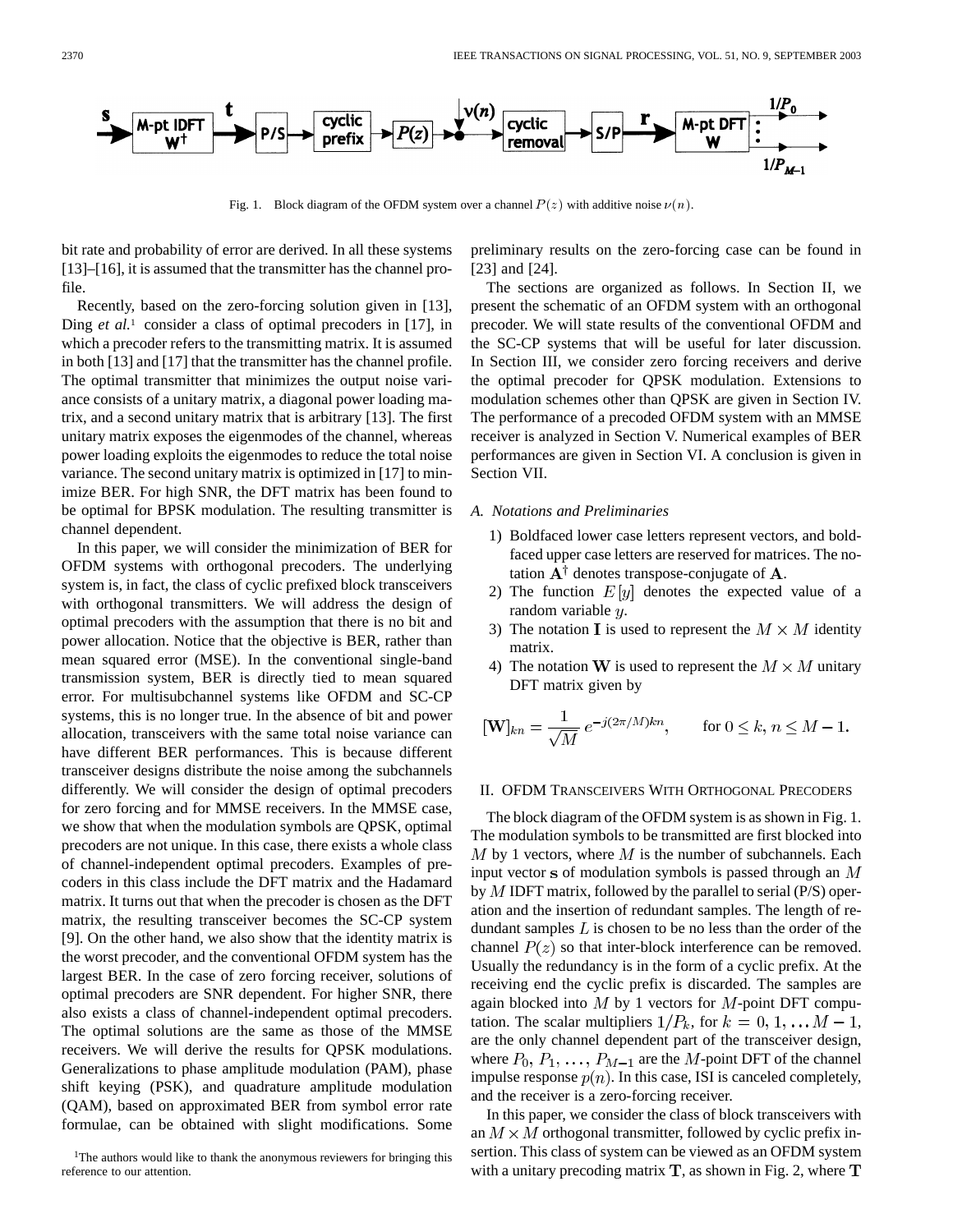

Fig. 2. OFDM system with a precoder T.



Fig. 3. Illustration of noise path at a zero-forcing receiver.

is unitary with  $T^{\dagger}T = I$ . The resulting block transceiver has a unitary transmitting matrix  $G = W^{\dagger}T$ . To have a zero-forcing receiver,  $T^{\dagger}$  is cascaded to the end of the receiver. The transmitting matrix  $G$  and receiving matrix  $S$  are as shown in Fig. 2. By considering the optimal solution of the precoder  $T$ , we are addressing the problem of designing optimal cyclic-prefixed block transceivers with orthogonal transmitters.

*Bit Error Rate:* We assume that the channel noise  $\nu(n)$  is complex circular AWGN with variance  $\mathcal{N}_0$ . The modulation scheme is QPSK, and modulation symbols  $s_k = \pm \sqrt{\mathcal{E}_s/2} \pm \mathcal{E}_s$  $j\sqrt{\mathcal{E}_s/2}$  with symbol energy  $\mathcal{E}_s$ . Let the receiver output vector  $x$  be as indicated in Fig. 2; then, the output error vector is  $\mathbf{e} = \mathbf{x} - \mathbf{s}$ . The vector **e** comes entirely from the channel noise as the receiver is zero forcing. The noise vector e can be analyzed by considering the receiver block diagram in Fig. 3. The  $M \times 1$  vector  $\nu$  consists of a block of size M of the noise process  $\nu(n)$ . The elements of  $\nu$  are uncorrelated Gaussian random variables with variance  $\mathcal{N}_0$ . The elements of  $\mu = W \nu$  continue to be uncorrelated Gaussian random variables with variance  $\mathcal{N}_0$ , due to the unitary property of  $W$ . Therefore, the  $k$ th element of the noise vector q has variance given by  $\sigma_{q_k}^2 = \mathcal{N}_0/|P_k|^2$ . The output noise e is related to q by

$$
e_i=\sum_{k=0}^{M-1}\,t^*_{k,\,i}q_k
$$

where  $t_{k,i}$  denotes the  $(k, i)$ th element of **T**. As  $q_k$  are uncorrelated, the *i*th subchannel noise variance  $\sigma^2(i) = \sum_{k=0}^{M-1}$  $|t_{k, i}|^2 \sigma_{q_k}^2$ . That is

$$
\sigma^{2}(i) = \mathcal{N}_{0} \sum_{k=0}^{M-1} \frac{|t_{k, i}|^{2}}{|P_{k}|^{2}}, \quad \text{for } i = 0, 1, ..., M-1.
$$
 (1)

The real and imaginary parts of  $e_i$  have equal variance. Let  $\beta(i) = \mathcal{E}_s/\sigma^2(i)$ , which is the SNR of the *i*th subchannel; then

$$
\beta(i) = \frac{\gamma}{\sum_{k=0}^{M-1} \frac{|t_k, i|^2}{|P_k|^2}}, \quad \text{where } \gamma = \mathcal{E}_s / \mathcal{N}_0.
$$
 (2)

As **T** is unitary, we have  $\sum_{i=0}^{M-1} |t_{k,i}|^2 = 1$ . Using this fact, we can write the average mean square error (MSE) as

$$
\mathcal{E}_{rr} = \frac{\mathcal{N}_0}{M} \sum_{i=0}^{M-1} \frac{1}{|P_i|^2}.
$$
 (3)

The average MSE is independent of  $T$ . All zero-forcing OFDM transceivers with a unitary precoder  $T$  have the same MSE given in (3).

For QPSK modulation, the BER of the  $i$ th subchannel is [19]

$$
\mathcal{P}_T(i) = Q\left(\sqrt{\frac{\mathcal{E}_s}{\sigma^2(i)}}\right)
$$
  
where  $Q(y) = \frac{1}{\sqrt{2\pi}} \int_y^{\infty} e^{-t^2/2} dt$ ,  $y \ge 0$ .

The average BER is

$$
\mathcal{P}_T = \frac{1}{M} \sum_{i=0}^{M-1} Q\left(\sqrt{\frac{\mathcal{E}_s}{\sigma^2(i)}}\right).
$$

Although the MSE is the same regardless of  $T$ , the choice of **T** affects how the same amount of noise is distributed among the subchannels. We look at two important cases of  $T$  and the respective BER analysis.

• *OFDM System:* The unitary precoder  $T$  is  $T = I$ . We have

$$
\sigma_{\text{ofdm}}^2(i) = \mathcal{N}_0 / |P_i|^2, \qquad i = 0, 1, ..., M - 1.
$$
 (4)

For the *i*th subchannel, the SNR  $\beta_{\text{ofdm}}(i)$  is

$$
\beta_{\text{ofdm}}(i) = \gamma |P_i|^2 \tag{5}
$$

where  $\gamma$  is the SNR  $\mathcal{E}_s/\mathcal{N}_0$ . The BER of the OFDM system becomes

$$
\mathcal{P}_{\text{ofdm}} = \frac{1}{M} \sum_{i=0}^{M-1} Q\left(\sqrt{\gamma |P_i|^2}\right). \tag{6}
$$

• *SC-CP System:* When the unitary precoder **T** is the DFT matrix **W**, the transmitting matrix  $G = I$ . The unitary matrix  $T^{\dagger}$  appended to the receiver is  $W^{\dagger}$ . The resulting system shown in Fig. 4 becomes the SC-CP system [9]. The SC-CP system can be viewed as a precoded OFDM system with precoder  $T = W$ . All the elements in the DFT matrix have the same magnitude, which is equal to  $1/\sqrt{M}$ . Using this fact and (1), we see that the noise variances in all the subchannels are the same, and they are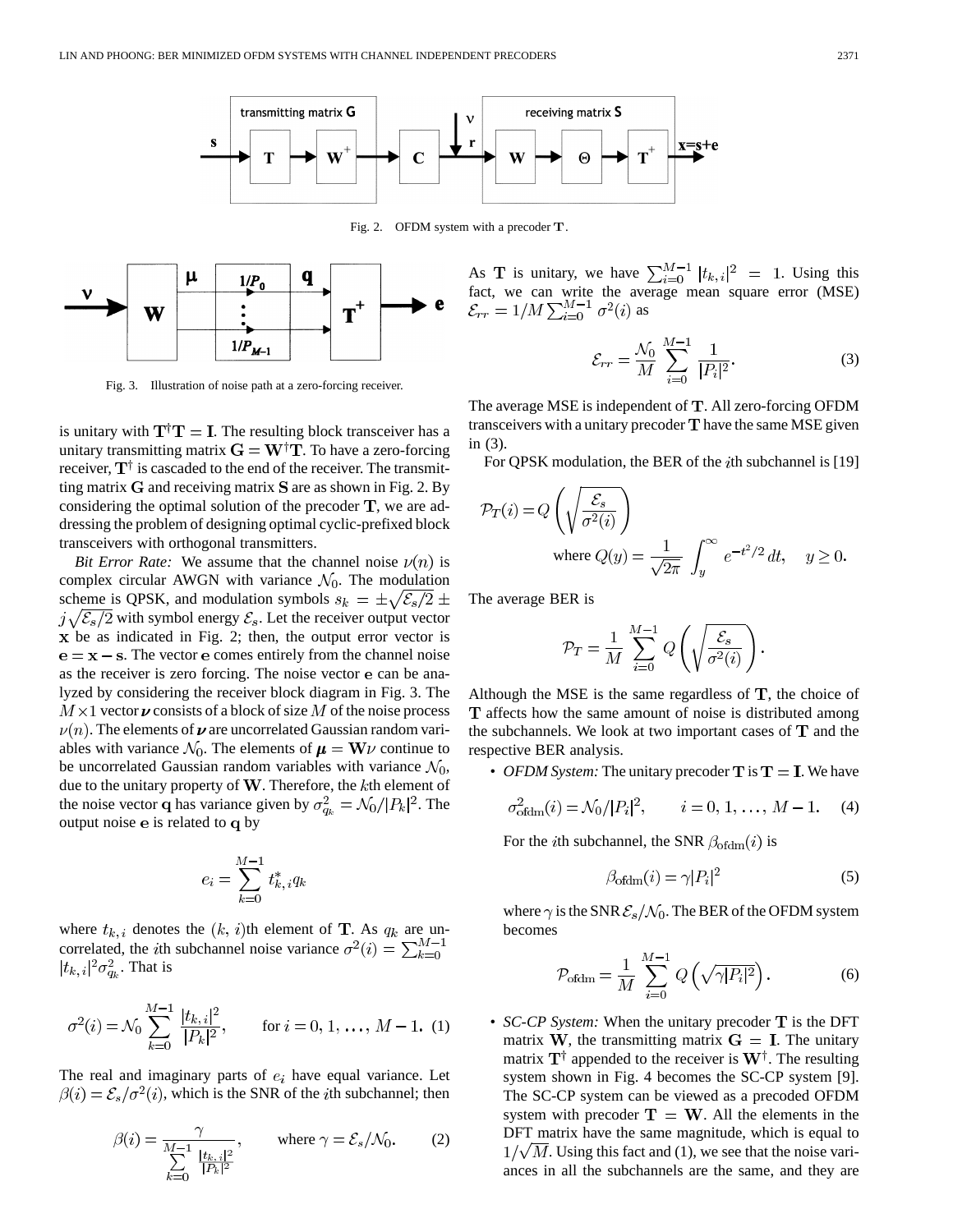

Fig. 4. Block diagram of the SC-CP system over a channel  $P(z)$  with additive noise  $\nu(n)$ .

equal to the average MSE  $\sigma_{\text{sc-cp}}^2 = \mathcal{E}_{rr}$ . As a result, all the subchannels have the same SNR  $\beta_{\rm sc-cp} = \mathcal{E}_s/\mathcal{E}_{rr}$  or

$$
\beta_{\text{sc-}cp} = \frac{1}{\frac{1}{M} \sum_{i=0}^{M-1} \frac{1}{\gamma |P_i|^2}}.
$$

The BER of the SC-CP system can be written as

$$
\mathcal{P}_{\text{sc-}cp} = Q\left(\sqrt{\beta_{\text{sc-}cp}}\right). \tag{7}
$$

The BER performance of the precoded system is determined by subchannel SNRs. The unitary property of  $T$  allows us to establish upper and lower bounds on the subchannel SNRs.

*Lemma 1:* For any unitary precoder  $T$ , the *i*th subchannel SNR  $\beta(i)$  is bounded by

$$
\min_{k} \beta_{\text{ofdm}}(k) \le \beta(i) \le \max_{k} \beta_{\text{ofdm}}(k)
$$
  
for  $i = 0, 1, ..., M - 1$  (8)

where  $\beta_{\text{ofdm}}(k) = \gamma |P_k|^2$  is the kth subchannel SNR of the OFDM system.

*Proof:* Using (1) and (4), we observe that the variance of the *i*th subchannel  $\sigma^2(i)$  is given by

$$
\sigma^{2}(i) = \sum_{m=0}^{M-1} |t_{m,i}|^{2} \sigma_{\text{ofdm}}^{2}(m).
$$

In addition, by using the fact that  $T$  is unitary with  $T^{\dagger}T = I$ , the columns of T have unit energy, i.e.,  $\sum_{m=0}^{M-1} |t_{m,i}|^2 = 1$ , for all  $i$ . We have

$$
\sigma^{2}(i) \leq \sum_{m=0}^{M-1} |t_{m,\,i}|^{2} \max_{k} \sigma_{\text{ofdm}}^{2}(k) = \max_{k} \sigma_{\text{ofdm}}^{2}(k).
$$

Similarly, we can show that . The bounds of SNR  $\beta(i)$  follow directly from the bounds of  $\sigma^2(i)$ .  $\triangle\triangle\triangle$ 

These relations hold for any unitary precoder  $T$ . For a different choice of  $T$ , the noise variances are distributed differently, but they are always bounded between  $\min_k \sigma_{\text{ofdm}}^2(k)$  and  $\max_k \sigma_{\text{ofdm}}^2(k)$ . For any precoder **T**, the best subchannel is no better than the best subchannel of the OFDM system, and the worst subchannel is no worse than the worst subchannel of the OFDM system. In the next section, we derive the optimal  $\mathbf T$  such that the average BER is minimized.

### III. OPTIMAL PRECODERS

For the convenience of the following discussion, we introduce the function

J

$$
f(y) \stackrel{\Delta}{=} Q(1/\sqrt{y}).\tag{9}
$$



Fig. 5. Plot of  $f(y) = Q(1/\sqrt{y})$  for  $0 \le y \le 1$ .

The subchannel BER can be expressed as  $P_T(i)$  $\equiv$  $Q(\sqrt{\mathcal{E}_s/\sigma^2(i)}) = f(1/\beta(i))$ . The BER performance is closely related to the behavior of the function  $f(\cdot)$ . Important properties of  $f(\cdot)$  are given in the following lemma. A proof is given in Appendix A.

*Lemma 2:* The function  $f(y) = Q(1/\sqrt{y})$  is monotone increasing. It is convex when  $y \leq 1/3$  and concave when  $y > 1/3$ .

A plot of  $f(y)$  is shown in Fig. 5. Each subchannel is operating in the convex or the concave region of the function  $f(\cdot)$ , depending on subchannel SNR  $\beta(i)$ . In particular, when  $\beta(i) \geq$ 3, the *i*th subchannel is operating in the convex region of  $f(\cdot)$ and  $\mathcal{P}_T(i) \leq Q(\sqrt{3}) = 0.0416$ . If  $\beta(i) < 3$ , the *i*th subchannel is operating in the convex region, and  $\mathcal{P}_T(i) > 0.0416$ . We define three useful SNR quantities

$$
\gamma_0 = \min_i \frac{3}{|P_i|^2}, \quad \overline{\gamma} = \frac{1}{M} \sum_{i=0}^{M-1} \frac{3}{|P_i|^2} \quad \gamma_1 = \max_i \frac{3}{|P_i|^2}.
$$

By definition, they satisfy  $\gamma_0 \leq \overline{\gamma} \leq \gamma_1$ . We also define three SNR regions:

$$
\mathcal{R}_{\text{low}} = \{ \gamma | \gamma \le \gamma_0 \}, \qquad \mathcal{R}_{\text{mid}} = \{ \gamma | \gamma_0 < \gamma < \gamma_1 \}
$$
\n
$$
\mathcal{R}_{\text{high}} = \{ \gamma | \gamma_1 \ge \gamma \}.
$$

When  $\gamma = \overline{\gamma}$ , we have  $\beta_{\text{sc-cp}} = 3$ , i.e., the subchannels of the SC-CP system operating on the boundary between the convex and the concave regions of  $f(\cdot)$ . For the two SNR regions  $\mathcal{R}_{\text{low}}$ and  $\mathcal{R}_{mid}$ , the following can be observed.

• For the SNR region  $\mathcal{R}_{\text{low}}, \gamma \leq \gamma_0$ , and all the subchannels in the OFDM system have SNR  $\beta_{\text{ofdm}}(i) \leq 3$  for all *i*. In addition, using Lemma 1, we know that  $\beta(i) \leq 3$  for any unitary precoder  $T$ . Therefore, all the subchannels are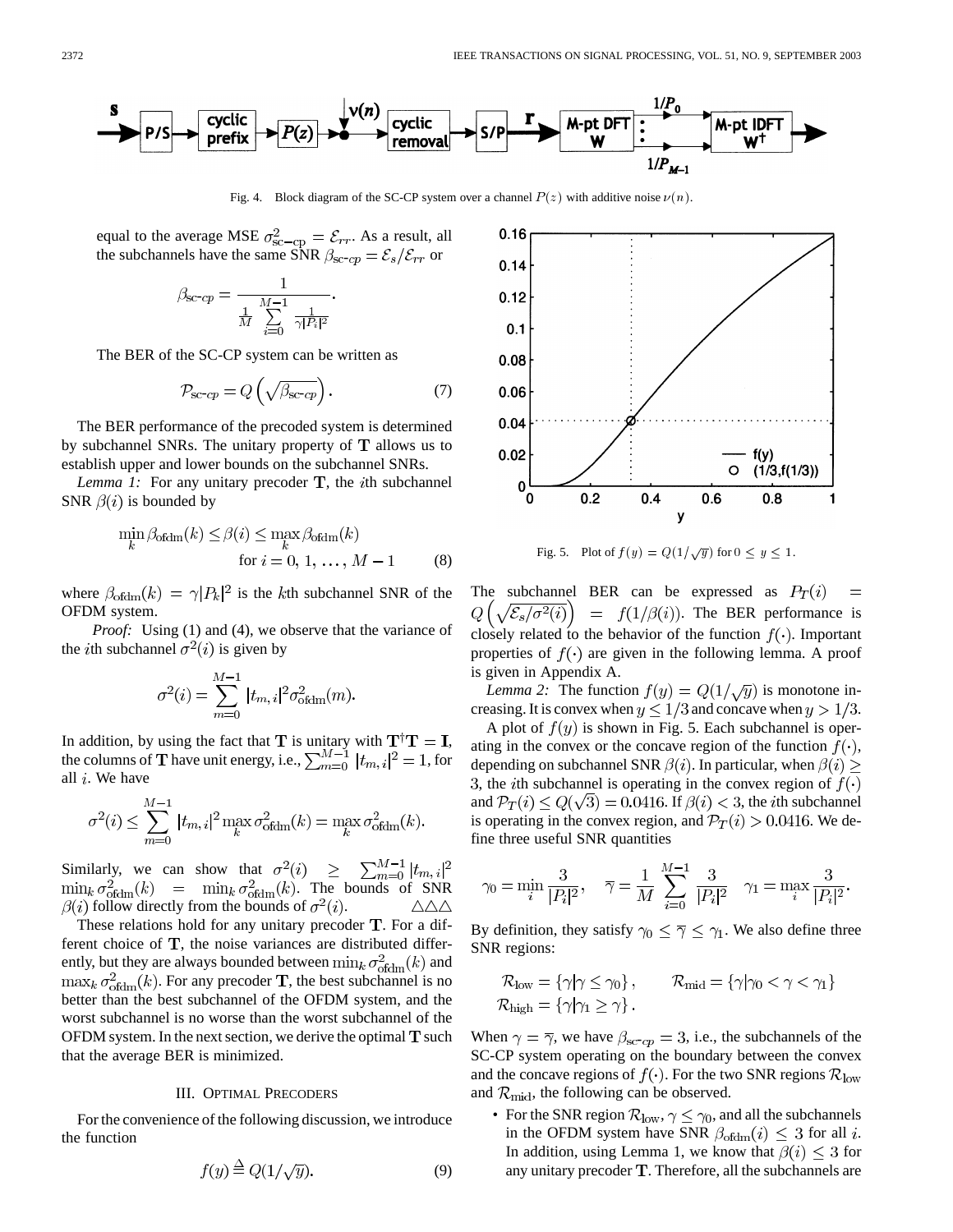operating in the concave region of  $f(y)$  for any precoder T.

• For the SNR region  $\mathcal{R}_{\text{high}}$ ,  $\gamma \geq \gamma_1$ . In this case, all the subchannels in the OFDM system have SNR  $\beta_{\text{ofdm}}(i) \geq$ . Moreover, the results in Lemma 1 imply that for an arbitrary unitary precoder T, we always have  $\beta(i) \geq 3$ ; all the subchannels are operating in the convex region of the function  $f(y)$  for any precoder **T**.

For  $\mathcal{R}_{\text{low}}$  and  $\mathcal{R}_{\text{high}}$ , we can establish the following relations among the BER performances of the three systems OFDM, SC-CP, and an OFDM system with an arbitrary unitary precoder . A proof is given in Appendix B.

*Theorem 1:* Let  $P_T$  be the BER of the OFDM system with a unitary precoder  $T$  in Fig. 2. Then

$$
\mathcal{P}_{\text{ofdm}} \leq \mathcal{P}_T \leq \mathcal{P}_{\text{sc-cp}}, \qquad \text{for } \gamma \in \mathcal{R}_{\text{low}}
$$
  

$$
\mathcal{P}_{\text{ofdm}} \geq \mathcal{P}_T \geq \mathcal{P}_{\text{sc-cp}}, \qquad \text{for } \gamma \in \mathcal{R}_{\text{high}}
$$

Each of the two inequalities relating  $\mathcal{P}_T$  and  $\mathcal{P}_{\text{sc-cp}}$  becomes an equality if and only if subchannel noise variances  $\sigma^2(i)$  are equalized, i.e.,  $\sigma^2(i) = \mathcal{E}_{rr}$ , where  $\mathcal{E}_{rr}$  is as given in (3).

*Channel - Independent Transmitters Achieving*  $P_{\text{sc}}$  *-*  $_{cp}$ *:* Theorem 1 states that we have  $P_T = P_{\text{sc-}cp}$  if and only if are equalized, i.e.,  $\mathcal{N}_0 \sum_{k=0}^{M-1} |t_{k,i}|^2 / |P_k|^2 = \mathcal{E}_{rr}$ , where  $\mathcal{E}_{rr}$  is as given in (3). In particular, to have channel independent solutions of  $T$ , we can choose

$$
|t_{m,n}| = \frac{1}{\sqrt{M}}, \qquad 0 \le m, n \le M - 1. \tag{10}
$$

In this case, all the subchannel BERs are the same:  $\mathcal{P}_T(i) =$  $\mathcal{P}_T = \mathcal{P}_{\text{sc-cp}}$ . There are many unitary matrices satisfying (10). Two well-known solutions satisfying (10) are the DFT matrix W and the Hadamard matrix **H** [18]. When  $T = W$ , the transmitting matrix  $G = I$ , and the transceiver in Fig. 2 becomes the SC-CP system in [9]. The Hadamard matrices can be generated recursively for M, that is, a power of 2. The  $2 \times 2$  Hadamard matrix is given by

$$
\mathbf{H}_2 = \frac{1}{\sqrt{2}} \begin{pmatrix} 1 & 1 \\ 1 & -1 \end{pmatrix}.
$$

The  $2n \times 2n$  Hadamard matrix can be given in terms of the  $n \times n$ Hadamard matrix by

$$
\mathbf{H}_{2n} = \frac{1}{\sqrt{2}} \begin{pmatrix} \mathbf{H}_n & \mathbf{H}_n \\ \mathbf{H}_n & -\mathbf{H}_n \end{pmatrix}.
$$

The Hadamard matrix is real with elements equal to  $\pm 1$ . The resulting transmitting matrix  $G = W^{\dagger}H$  will be complex. The implementation of Hadamard matrices requires only additions. The complexity of the transceiver is slightly more than the OFDM system due to the two extra Hadamard matrices.

When we have a unitary  $T$  that has the equal magnitude property in  $(10)$ , we can use T to generate other unitary matrices satisfying the equal magnitude property. For example, consider a matrix  $T'$  with

$$
t'_{m,n} = e^{j(\theta_m + \alpha_n)} t_{m,n}, \qquad 0 \le m, n \le M - 1
$$

for arbitrary real choices of  $\theta_m$  and  $\alpha_n$ . The new matrix **T'** is also unitary, and it has the equal magnitude property.

*BER of Precoded OFDM Systems in Different SNR Regions:* The results in Theorem 1 imply that the conventional OFDM system ( $T = I$ ) is the optimal solution for  $\gamma$  in  $\mathcal{R}_{\text{low}}$ . When all the subchannels are operating in the concave region of  $f(\cdot)$ , the OFDM system has the smallest error rate. For  $\gamma$  in  $\mathcal{R}_{\text{high}}$ , it is the worst solution; when all the subchannels are operating in the convex region of  $f(\cdot)$ , the OFDM system has the largest error rate. However, as we will see next, the SNR region  $\mathcal{R}_{\text{low}}$  corresponds to a high error rate, whereas  $\mathcal{R}_{\text{high}}$ corresponds to a more useful range of BER. The error rate behavior can be analyzed by considering the value of  $\gamma$  in the following three regions.

- 1) The case  $\mathcal{R}_{\text{low}}$ : In this range, the OFDM system is the optimal solution. All the subchannels have  $\beta_{\text{ofdm}}(k) \leq 3$ , and hence,  $\mathcal{P}_{\text{ofdm}} \geq Q(\sqrt{3}) = 0.0416$ . In this range of SNR, the error rate  $P_{\text{ofdm}}$  is at least 0.0416, which is a BER that is too large for many applications. Furthermore, the minimum error rate 0.0416 can be achieved only when all the subchannels have  $P_{\text{ofdm}}(i) = 0.0416$ , which is true only in the special case  $|P_0| = |P_1| = \cdots = |P_{M-1}|$ .
- 2) The case  $\mathcal{R}_{\text{high}}$ : For this range, the OFDM system has the largest BER, and the BERs of all precoded OFDM systems are lower bounded by  $P_{\text{sc-}cp}$ . All subchannels are operating in the convex region of  $f(\cdot)$ , and  $\beta(k) \geq 3$ . The subchannel error rate  $\mathcal{P}_T(k)$  is less than  $Q(\sqrt{3})$ , and the average  $\mathcal{P}_T \leq$ 0.0416. Notice that when  $\gamma = \gamma_1$ , the worst subchannel of the OFDM system has an error rate  $Q(\sqrt{3}) = 0.0416$ , and the average BER is at least  $Q(\sqrt{3})/M$ . Therefore,  $\gamma_1$ is also the minimum SNR to have an error rate lower than  $Q(\sqrt{3})/M$  in the OFDM system. For example, for  $M = 16$ ,  $\gamma_1$  is the smallest SNR for the OFDM system, to achieve an error rate  $Q(\sqrt{3})/16 = 0.0026$ . For  $M = 64$ ,  $\gamma_1$  is the smallest SNR for achieving a BER  $Q(\sqrt{3})/64 = 6.4 \times$  $10^{-4}$ . The SNR region  $\mathcal{R}_{\text{high}}$  corresponds to a more useful range of BER.
- 3) The case  $\mathcal{R}_{\text{mid}}$ : We can plot  $\mathcal{P}_{\text{sc-cp}}$  and  $\mathcal{P}_{\text{ofdm}}$  as functions of  $\gamma$ . The curves of  $P_{\text{ofdm}}$  and  $P_{\text{sc-cp}}$  cross in this range as  $P_{\text{ofdm}}$  is smaller than  $P_{\text{sc-cp}}$  for  $\gamma \leq \gamma_0$  and larger than  $P_{\text{sc-cp}}$  for  $\gamma \geq \gamma_1$ . In most of our experiments, the crossing of the two curves happens at an SNR close to  $\overline{\gamma}$ , i.e., the SNR for which the subchannels of the SC-CP system fall in the convex region of the function  $f(\cdot)$ .

*Remarks:* When the channel has a spectral null, say  $P_{i0} = 0$ , the subchannel noise variances in the SC-CP system given in (3) go to infinity. The average probability of error is half in all subchannels, regardless of the value of SNR. In this case,  $\gamma_1$ goes to infinity, and the SC-CP system is not an optimal solution for any SNR. Such cases can be avoided by using an MMSE receiver, to be discussed in Section V.

#### IV. OTHER MODULATION SCHEMES

The derivations in Sections II and III are carried out for QPSK modulation. Using approximations of BER obtained from symbol error rate (SER), we can extend the results to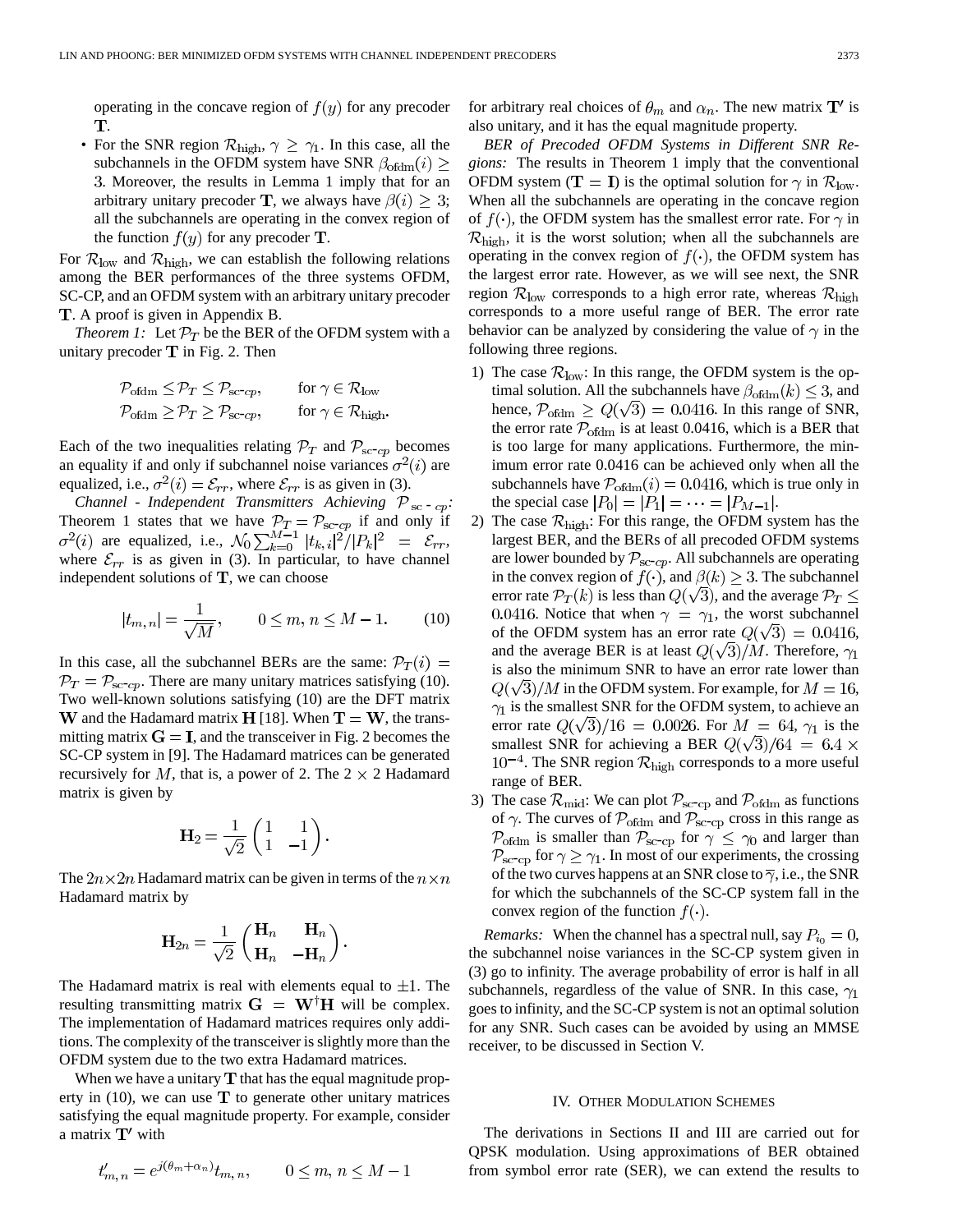PAM, QAM, and PSK with slight modifications. Optimal precoders are obtained based on BER approximation formulae. We will take QAM modulation as an example. Suppose the inputs are Nary QAM symbols with variance  $\mathcal{E}_s$ . The subchannel SER can be approximated by [19]

$$
\mathcal{P}_{T,\text{SER}}(i) \approx 4\left(1 - \frac{1}{\sqrt{N}}\right) Q\left(\sqrt{\frac{3}{(N-1)}\beta(i)}\right) \quad (11)
$$

where  $\beta(i) = \mathcal{E}_s/\sigma^2(i)$  is the SNR in the *i*th subchannel. When Gray code is used, BER  $\mathcal{P}_T(i)$  can be approximated from SER as  $\mathcal{P}_T(i) \approx \mathcal{P}_{T, \text{SER}}(i) / \log_2 N$  [19]. Therefore, we have

$$
\mathcal{P}_T = \frac{1}{M} \sum_{i=0}^{M-1} \mathcal{P}_T(i)
$$
  
where  $\mathcal{P}_T(i) \approx \alpha Q \left( \sqrt{c\beta(i)} \right)$   

$$
\alpha = \frac{4}{\log_2 N} \left( 1 - \frac{1}{\sqrt{N}} \right)
$$
  
and 
$$
c = 3/(N-1).
$$
 (12)

The subchannel SNRs observe the same bounds given in (8),  $\min_k \beta_{\text{ofdm}}(k) \leq \beta(i) \leq \max_k \beta_{\text{ofdm}}(k)$ . When SNR  $\gamma$  is large enough such that all the subchannels satisfy  $c\beta_{\text{ofdm}}(i) \geq$ , equalizing the subchannel noise variances will minimize the approximated BER given in (12). The condition for this is

$$
\gamma \ge \gamma_1
$$
, where  $\gamma_1 = \max_k \frac{(N-1)}{|P_k|^2}$ . (13)

On the other hand, when  $c\beta_{\text{ofdm}}(i) \leq 3$  for all i, the conventional OFDM system is the optimal transceiver. The condition for this is  $\gamma \leq \gamma_0$ , where  $\gamma_0$  is now  $\min_k((N-1)/|P_k|^2)$ . The conditions now depend on the QAM constellation. For a large constellation, i.e., larger N, both  $\gamma_0$  and  $\gamma_1$  also become larger.

Similarly, the above technique is valid for any modulation scheme in which the subchannel symbol error probability can be either approximated or expressed as

$$
\alpha Q\left(\sqrt{c\beta(k)}\right) = \alpha f\left(\frac{1}{c\beta(k)}\right)
$$

for some constants  $\alpha$  and c that are independent of subchannels. Examples of such a case include PAM, QAM, and PSK modulation schemes. Once the error probability is in such a form, we can invoke the convexity and concavity of  $f(\cdot)$  to obtain the SNR ranges for which the OFDM system or the SC-CP system is optimal.

*Remark:* For real modulation symbols, e.g., PAM, the noise relevant for symbol detection of the  $i$ th subchannel is only the real part of  $e_i$  but not the imaginary part. The subchannel noise  $e_i$  has equal variance in real and imaginary parts. Therefore, the relevant noise variance is  $E[|e_i|^2]/2$ , which should be used in the evaluation of  $\beta(i)$ , i.e.,  $\beta(i) = \mathcal{E}_s / (E[|e_i|^2]/2)$ .

## V. MMSE TRANSCEIVERS

In this section, we consider the case that the receiver is one that has MMSE. We will show how to derive the optimal precoder for an MMSE receiver. We will see that using an MMSE receiver improves the system performance, especially when the channel has spectral nulls. The following lemma gives the MMSE receiving matrix  $S$  for a given unitary precoder (the proof is given in Appendix C).

*Lemma 3:* Consider the precoded OFDM transceiver in Fig. 2. Suppose the inputs have zero mean and variance  $\mathcal{E}_s$ , with real and imaginary parts having equal variances  $\mathcal{E}_s/2$ . The noise is circular complex Gaussian with variance  $\mathcal{N}_0$ . Let x be the receiver output, and let the error vector  $\mathbf{e} = \mathbf{x} - \mathbf{s}$ . For a given unitary transmitting matrix  $G = W^{\dagger}T$ , the optimal receiving matrix S that minimizes  $E[e^{\dagger}e]$  is given by

$$
\mathbf{S} = \mathbf{T}^{\dagger} \mathbf{\Lambda} \mathbf{W}, \quad \text{where } \mathbf{\Lambda} = \text{diag} \left( \lambda_0 \lambda_1 \cdots \lambda_{M-1} \right)
$$

$$
\lambda_k = \frac{\gamma P_k^*}{1 + \gamma |P_k|^2}, \quad \gamma = \frac{\mathcal{E}_s}{\mathcal{N}_0}. \tag{14}
$$

The real and imaginary parts of  $e_i$  have equal variance. The average MSE  $\mathcal{E}_{rr} = E[\mathbf{e}^\dagger \mathbf{e}]$  is . In this case, the *i*th receiver output  $x_i$  can be expressed as

$$
x_i = a_i s_i + \tau_i
$$
  
\nwhere  $a_i = \sum_{k=0}^{M-1} |t_{k,i}|^2 \frac{\gamma |P_k|^2}{1 + \gamma |P_k|^2}$   
\n
$$
\tau_i = \sum_{j \neq i} s_j \sum_{k=0}^{M-1} t_{k,i}^* t_{k,j} \frac{\gamma |P_k|^2}{1 + \gamma |P_k|^2}
$$
  
\n
$$
+ [\mathbf{T}^{\dagger} \mathbf{\Lambda} \mathbf{W} \mathbf{v}]_i.
$$
 (15)

For the *i*th subchannel, the variance of interference plus noise is  $E[|\tau_i|^2]$ . The subchannel signal-to-interference-noise-ratio (SINR)  $\beta(i) = a_i^2 \mathcal{E}_s / E[|\tau_i|^2]$  is given by

$$
\beta(i) = \left(\sum_{k=0}^{M-1} \frac{|t_{k,i}|^2 \gamma |P_k|^2}{1 + \gamma |P_k|^2}\right) / \left(\sum_{k=0}^{M-1} \frac{|t_{k,i}|^2}{1 + \gamma |P_k|^2}\right)_{i=0, 1, ..., M-1} \tag{16}
$$

From the above lemma, we see that the average MSE  $\mathcal{E}_{rr}$  is also independent of the choice of  $T$  like the zero forcing case. The MMSE receiver can be easily obtained from the zero forcing receiver by replacing the M channel-dependent scalars from  $1/P_i$ to  $\lambda_i$  given in (14).

When an MMSE receiver is used, the system is not ISI free, and the error does not come from channel noise alone. The term  $\tau_i$  is a mixture of channel noise and signals from all the other subchannels. However, Gaussian tail renders a very nice approximation of BER [20]–[22], as we will see later in examples. The approximation is extremely good for a reasonably large  $M$ , e.g.,  $M \geq 32$ . Throughout the rest of the paper, we will use the Gaussian assumption.

The computation of BER depends on the modulation scheme used. We will use QPSK as an example. The results in Lemma 3 tell us that subchannel errors have equal variances in real and imaginary parts; therefore, the real and imaginary parts of the QPSK symbols have equal probability of error. The BER of the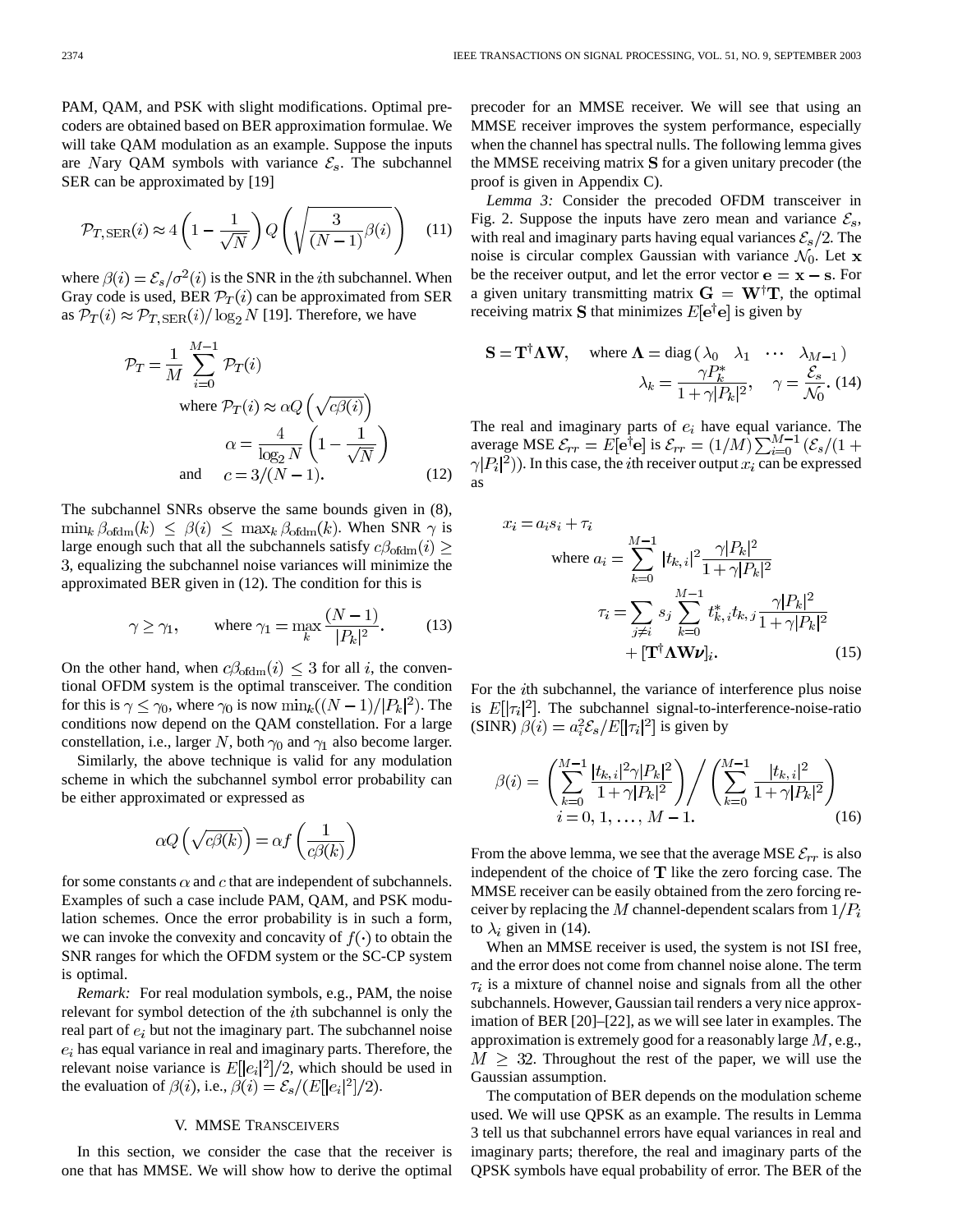*i*th subchannel is  $Q(\sqrt{\beta(i)})$ . To simplify derivations, let us define

$$
h(y) \stackrel{\Delta}{=} Q\left(\sqrt{y^{-1} - 1}\right).
$$

Then, the subchannel BER is

$$
Q\left(\sqrt{\beta(i)}\right) = h\left(\frac{1}{1+\beta(i)}\right).
$$

Using (16), we can verify that the argument of  $h(\cdot)$  in the above equation can be expressed as

$$
\frac{1}{1+\beta(i)} = \sum_{k=0}^{M-1} \frac{|t_{k,i}|^2}{1+\gamma|P_k|^2}.
$$
 (17)

Therefore, we have

$$
\mathcal{P}_{T,\text{MMSE}} = \frac{1}{M} \sum_{i=0}^{M-1} \mathcal{P}_{T,\text{MMSE}}(i)
$$
  
where  $\mathcal{P}_{T,\text{MMSE}}(i) = h \left( \sum_{k=0}^{M-1} \frac{|t_{k,i}|^2}{1 + \gamma |P_k|^2} \right).$  (18)

For the conventional OFDM system, the precoder  $T$  is the identity matrix. We can see from (16) that the subchannel SINR is  $\gamma |P_i|^2$ : the same as that in the zero-forcing case (5); an OFDM system with a zero-forcing receiver has the same performance as that with an MMSE receiver. For the SC-CP system,  $T$  is the DFT matrix with  $|t_{k,i}| = 1/\sqrt{M}$ . Using the definition of  $h(\cdot)$ , the BERs of OFDM and SC-CP systems are given, respectively, by

$$
\mathcal{P}_{\text{ofdm, mmse}} = \mathcal{P}_{\text{ofdm}} = \frac{1}{M} \sum_{i=0}^{M-1} h\left(\frac{1}{1+\gamma|P_i|^2}\right)
$$

$$
\mathcal{P}_{\text{sc-cp, mmse}} = h\left(\frac{1}{M} \sum_{i=0}^{M-1} \frac{1}{1+\gamma|P_i|^2}\right). \tag{19}
$$

*Lemma 4:* The function  $h(y) = Q(\sqrt{y^{-1} - 1})$  defined for  $0 < y < 1$  is convex with  $h'(y) > 0$  and  $h''(y) \ge 0$ .

The lemma is proved in Appendix D. A plot of  $h(y)$  for  $0 <$  $y < 1$  is given in Fig. 6. We only need to consider that the interval  $0 < y < 1$  as the argument of  $h(\cdot)$  in (18) is in this range. Using the convexity of  $h(\cdot)$ , we can show the following theorem.

*Theorem 2:* Let  $\mathcal{P}_{T,\text{MMSE}}$ , as given in (18), be the BER of the MMSE-equalized precoded OFDM systems with a unitary precoder  $T$ . Then

$$
\mathcal{P}_{\text{sc-cp, mmse}} \leq \mathcal{P}_{T, \text{MMSE}} \leq \mathcal{P}_{\text{ofdm}}.
$$

The first inequality becomes an equality if and only if subchannel SINRs  $\beta(i)$  are equalized.

*Proof:* Using (17) and the fact that the SINR  $\beta_{\text{ofdm}}(k)$  =  $\gamma |P_k|^2$ , we can see that

$$
\min_k \frac{1}{1+\gamma|P_k|^2} \leq \frac{1}{1+\beta(i)} \leq \max_k \frac{1}{1+\gamma|P_k|^2}
$$



for  $i = 0, 1, ..., M - 1$ .

As in the proof in Theorem 1, we can use the convexity of  $h(\cdot)$ to show that

$$
\begin{split} h\Bigg(\frac{1}{M}\sum_{k=0}^{M-1}\frac{1}{1+\gamma|P_k|^2}\Bigg) &\leq \mathcal{P}_{T,\mathrm{MMSE}}\!=\!\frac{1}{M}\sum_{i=0}^{M-1}h\bigg(\frac{1}{1+\gamma|P_i|^2}\bigg)\\ &\leq \frac{1}{M}\sum_{k=0}^{M-1}h\left(\frac{1}{1+\gamma|P_k|^2}\right). \end{split}
$$

The lower and upper bounds are, respectively,  $P_{\text{sc-cp, mmse}}$  and  $P_{\text{ofdm}}$ , which are given in (19).  $\triangle\triangle\triangle$ 

As we mentioned in the previous section for the zero forcing receiver, the output noise becomes infinitely large in the presence of spectral null. In the MMSE case, the expression of subchannel SINR  $\beta(i)$  in (16) indicates that even if the channel has spectral nulls,  $\beta(i)$  is not zero.

*Optimal Precoders:* Theorem 2 states that the minimum  $\mathcal{P}_{\text{sc-cp, mmse}}$  is achieved, if and only if  $\beta(i)$  are equalized. Observing (16), we see that  $\beta(i)$  can be equalized by choosing  $T$ , which has the equal magnitude property in (10). The same class of T achieving  $P_{\text{sc-cp}}$  in the zero forcing case is also optimal for the MMSE case. Again, the Hadamard matrix along with the DFT matrix are examples of such solutions. On the other hand, the conventional OFDM system, although optimal for low SNR in zero-forcing case, is the worst solution in MMSE case for all SNR  $\gamma$ .

*Other Modulation Schemes:* For modulations other than QPSK, we can use approximations of BER from SER as in Section IV. The results will be stated without proofs. We will use  $N$ -ary QAM as an example. By (11),  $\mathcal{P}_{T,\text{MMSE}}(i) \approx \alpha Q(\sqrt{c\beta(i)})$ , where  $\beta(i)$  is as given in (16). Let us define

Then

$$
\mathcal{P}_{T,\,\mathrm{MMSE}}(i) \approx \alpha Q\left(\sqrt{c\beta(i)}\right) = g\left(\frac{1}{1+\beta(i)}\right)
$$

 $g(y) = \alpha Q(\sqrt{c(y^{-1} - 1)}).$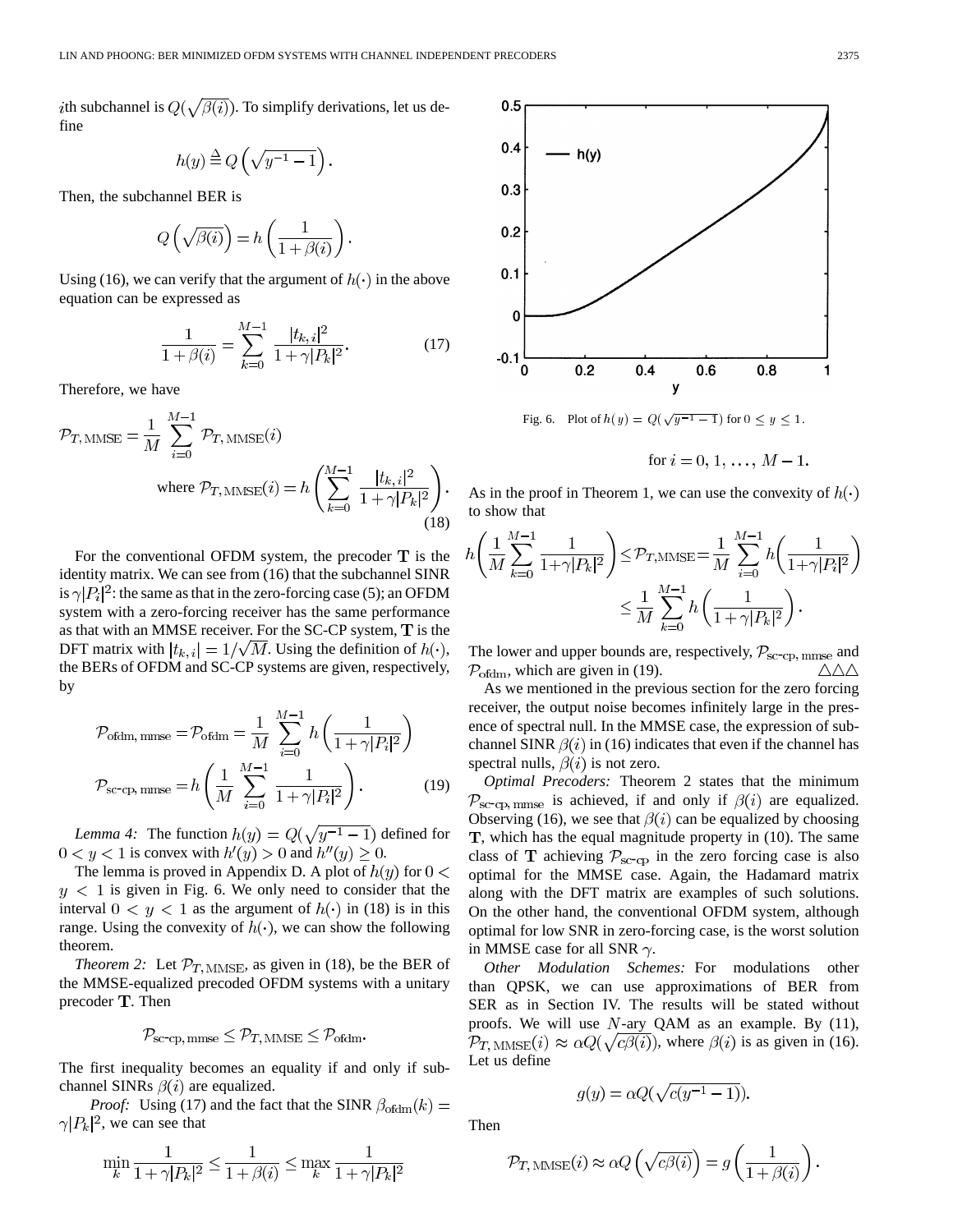Similar to the QPSK case, we can use (16) to express the argument of  $g(\cdot)$  in the above equation as  $1/(1 + \beta(i)) =$  $\sum_{k=0}^{M-1} (|t_{k,i}|^2/(1+\gamma|P_k|^2)).$  Therefore, we have

$$
\mathcal{P}_{T,\text{MMSE}} = \frac{1}{M} \sum_{i=0}^{M-1} \mathcal{P}_{T,\text{MMSE}}(i)
$$
  
where  $\mathcal{P}_{T,\text{MMSE}}(i) = g \left( \sum_{k=0}^{M-1} \frac{|t_{k,\,i}|^2}{1 + \gamma |P_k|^2} \right).$  (20)

To exploit the convexity and the concavity of  $q(\cdot)$ , we define

$$
\mathcal{R}_0 = [0, z_0], \quad \mathcal{R}_1 = (z_0, z_1), \text{ and } \mathcal{R}_2 = [z_1, 1]
$$
\nwhere  $z_0 = \frac{3c + 1 - \sqrt{9c^2 - 10c + 1}}{8c}$   
\nand  $z_1 = \frac{3c + 1 + \sqrt{9c^2 - 10c + 1}}{8c}$ .

We can show that  $g(y)$  is convex over  $\mathcal{R}_0$  and  $\mathcal{R}_2$ , and it is concave over  $\mathcal{R}_1$ . Notice that when  $1/(1 + \beta(i)) \leq z_0$ , the *i*th subchannel is operating in the convex region  $\mathcal{R}_0$  of  $g(\cdot)$ . For the conventional OFDM system, the condition for this is

$$
\gamma \ge \frac{z_0^{-1} - 1}{|P_i|^2}.
$$
\n(21)

Similarly, when  $\gamma$  and  $P_i$  are such that

$$
\gamma \le \frac{z_1^{-1} - 1}{|P_i|^2} \tag{22}
$$

the *i*th subchannel of the conventional OFDM system is operating in the convex region  $\mathcal{R}_2$ . When SNR is high enough so that (21) is true for all  $i$  or when the SNR is low enough so that (22) is true for all  $i$ , all the subchannels of the conventional OFDM system will operate in one of the convex regions of  $q(\cdot)$ . In this case, we can invoke the convexity of  $q(\cdot)$  to show that the class of unitary matrices satisfying the equal magnitude property in (10) are optimal. It can be verified that the case  $\mathcal{R}_2$  corresponds to a very high error rate, whereas  $\mathcal{R}_0$  corresponds to a more useful range. To have all subchannels operating in  $R_0$ , we need

$$
\gamma \ge \gamma'_1
$$
, where  $\gamma'_1 = \max_i \frac{z_0^{-1} - 1}{|P_i|^2}$ .

It can be further verified that  $\gamma_1$  is less than the value of  $\gamma_1$ given in (13). This means that  $P_{\text{sc-cp, mmse}}$  becomes the minimum BER at a smaller SNR than  $P_{\text{sc-cp}}$ .

## VI. SIMULATION EXAMPLES

We will assume that the noise is AWGN with variance  $\mathcal{N}_0$ . The modulation symbols are QPSK with values equal to  $\pm \sqrt{\mathcal{E}_s/2} \pm j\sqrt{\mathcal{E}_s/2}$  and SNR  $\gamma = \mathcal{E}_s/\mathcal{N}_0$ . The number of subchannels  $M$  is 64. The length of cyclic prefix is 3. Two channels with four coefficients  $(L = 3)$  will be used in the first three examples:  $p_1(n)$ : 0.3903 + j0.1049,  $0.6050 + j0.1422, 0.4402 + j0.0368, 0.0714 + j0.5002,$ and  $p_2(n)$ :  $-0.3699 - j0.5782$ ,  $-0.4053 - j0.5750$ ,  $-0.0834$  – j0.0406, 0.1587 – j0.0156. The magnitude responses of the two channels  $p_1(n)$  and  $p_2(n)$  are shown in



Fig. 7. Frequency responses of the two channels  $p_1(n)$  and  $p_2(n)$ .



Fig. 8. Example 1. Performance comparison of  $\mathcal{P}_{\text{ofdm}}, \mathcal{P}_{\text{dct}}, \mathcal{P}_{\text{dct}, \,mmse},$  $\mathcal{P}_{\rm sc-cp},$  and  $\mathcal{P}_{\rm sc-cp},$   $_{mmse}$  for the channel  $p_1(n)$ .

Fig. 7. The BER performance is obtained through Monte Carlo simulation, unless otherwise mentioned.

*Example 1:* We will use  $p_1(n)$  in this example. We compute the values of  $\gamma_0 = \min_i 3/|P_i|^2$ ,  $\overline{\gamma} = 1/M \sum_{i=0}^{M-1} 3/|P_i|^2$ , and  $\gamma_1 = \max_i 3/|P_i|^2$ , respectively, as  $-0.51$ , 8.85, and 14.74 dB.

Fig. 8 shows  $P_{\text{ofdm}}$  and  $P_{\text{sc-cp}}$  as functions of SNR  $\gamma$ . We also show the BER for the case when the transmitting matrix G is a unitary type II DCT matrix, which is denoted as  $P_{\text{det}}$ . In this case, the precoder  $T$  given by  $WG$  does not have the unit magnitude property in (10). Whenever SNR  $\gamma = \mathcal{E}_s/\mathcal{N}_0$ is larger than  $\gamma_1 = 14.74$  dB,  $P_{\text{sc-cp}}$  given in (7) becomes the minimum BER for any unitary precoder **T**. For  $\gamma \leq \gamma_0$ , the conventional OFDM system is the optimal solution. For  $\gamma = \gamma_0$ , we observe that  $P_{\text{ofdm}} \approx 0.2$ . In this case, the OFDM system is optimal only for BER larger than 0.2. For either SNR range,  $\gamma \leq \gamma_0$  or  $\gamma \geq \gamma_1$ , and the performance of  $\mathcal{P}_{dct}$  is in between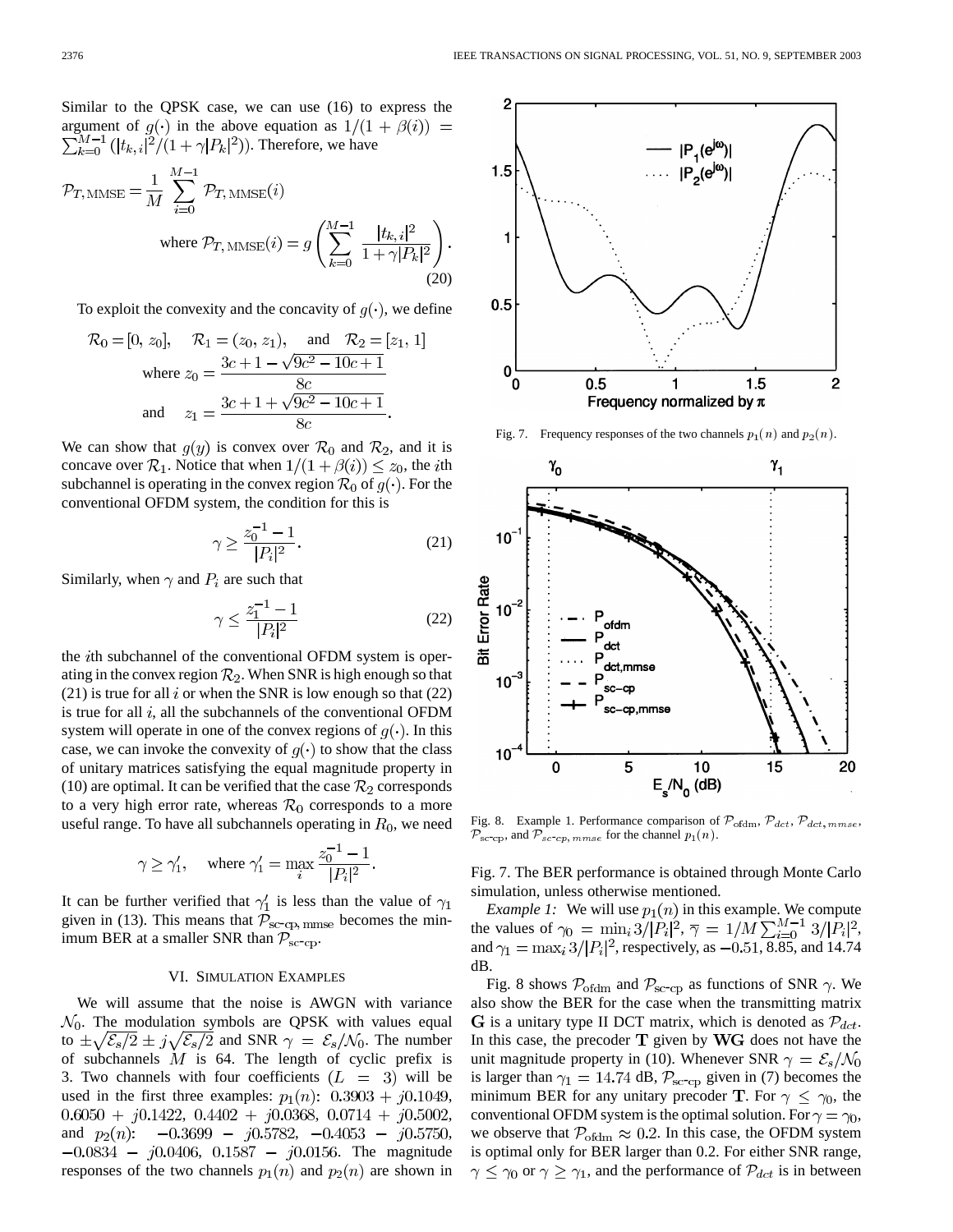

Fig. 9. Example 2. Performance comparison of  $\mathcal{P}_{\text{ofdm}}$ ,  $\mathcal{P}_{\text{dct}}$ ,  $\mathcal{P}_{\text{dct}}$ ,  $\mathcal{P}_{\text{met}}$ ,  $\mathcal{P}_{\text{dct}}$ ,  $\mathcal{P}_{\text{dct}}$ ,  $\mathcal{P}_{\text{dct}}$ ,  $\mathcal{P}_{\text{dct}}$ ,  $\mathcal{P}_{\text{dct}}$ ,  $\mathcal{P}_{\text{dct}}$ ,  $\mathcal{P}_{\text{dct}}$ ,  $\mathcal{P}_{\text{sc-cp}}$ , and  $\mathcal{P}_{\text{sc-cp}}$ ,  $_{mmse}$  for the channel  $p_2(n)$ .

 $P_{\text{ofdm}}$  and  $P_{\text{sc-cp}}$ . The BER performances of MMSE receivers  $P_{dct, mmse}$  and  $P_{sc-cp, mmse}$  are also shown in the same plot. In each case, the BER of the MMSE receiver is lower than the zero-forcing receiver for all SNR. For the OFDM system, an MMSE receiver does not improve BER:  $P_{\text{ofdm}} = P_{\text{ofdm, mmse}}$ . In addition, observe that the crossing of  $P_{\text{sc-cp}}$  and  $P_{\text{ofdm}}$  occurs around BER = 0.04 and  $\gamma = 8$  dB, which is a value very close to  $\overline{\gamma} = 8.85$  dB.

*Example 2:* The channel in this example  $p_2(n)$  has a spectral null around  $0.9\pi$  (see Fig. 7). The DFT coefficients around  $0.9\pi$  are very small. The values of  $\gamma_0$ ,  $\overline{\gamma}$ , and  $\gamma_1$  are, respectively, 1.4, 33.8, and 51.9 dB. Fig. 9 shows the five BER performance curves as in the previous example,  $P_{\text{ofdm}}$ ,  $P_{\text{dct}}$ ,  $P_{\text{dct, mmse}}$ ,  $P_{\text{sc-cp}}$ , and  $P_{\text{sc-cp}}$ ,  $m$ mse. Due to the zero close to the unit circle, the BERs of the three zero forcing systems  $\mathcal{P}_{\text{ofdm}}$ ,  $\mathcal{P}_{\text{dct}}$ , and  $P_{\text{sc-cp}}$  become small only for large SNR. However, there is no serious performance degradation in the SC-CP system with an MMSE receiver. Notice that the crossing of  $P_{\text{sc-cp}}$  and  $P_{\text{ofdm}}$ occurs around  $\gamma = 37$  dB, which is a value closer to  $\overline{\gamma} = 33.8$ dB than to  $\gamma_0 = 1.4$  dB or  $\gamma_1 = 51.9$  dB. The BER corresponding to the crossing is  $6 \times 10^{-3}$ .

*Example 3:* In this example, the channel is  $p_1(n)$ , like in Example 1. We plot the actual BER and the approximation  $\mathcal{P}_{T,\text{MMSE}}$  computed from (18) (see Fig. 10). For the SNR grid considered in the plot, the actual BER is obtained by Monte Carlo simulation. Two cases are shown: the SC-CP system and the case that the transmitting matrix  $\bf{G}$  is a DCT matrix. We can see that in both cases, the approximations are indistinguishable from the actual BER. This example demonstrates that even though output errors consist of ISI terms and channel noise, the BER is well approximated by Gaussian tail for all SNR. We will use (18) in the next example to compute BER over a fading channel.

*Example 4:* We use a multipath fading channel with four coefficients. The coefficients are obtained from independent circular complex Gaussian random variables with zero mean and variances given, respectively, by 8/15, 4/15, 2/15, and



Fig. 10. Example 3. Comparison of the actual BER and the BER  $P_{T, \text{MMSE}}$ computed from (18). For the DCT case, the actual BER is the dotted line, and  $P_{dct, mmse}$  is the dotted line marked with " $\times$ ." For the SC-CP system, the actual BER is the solid line, and  $P_{sc-cp, mmse}$  is the solid line marked with  $``\circ$  ."



Fig. 11. Example 4. BER performances  $\mathcal{P}_{\text{ofdm}}$ ,  $\mathcal{P}_{\text{dct, mmse}}$ , and  $\mathcal{P}_{sc-cp, \,mmse}$  over a four-tap fading channel.

1/15. We compute the BER performances  $P_{\text{ofdm}}$ ,  $P_{\text{dct, mmse}}$ , and  $\mathcal{P}_{sc-cp, mmse}$  using (18) and average the results for 20 000 random channels (see Fig. 11). For high SNR range,  $\mathcal{P}_{sc-cp, \,mmse}$  requires a significantly smaller transmission power than  $P_{\text{ofdm}}$  for the same BER. The performance of  $\mathcal{P}_{dct,mmse}$  is in between  $\mathcal{P}_{sc-cp,mmse}$  and  $\mathcal{P}_{\text{ofdm}}$  for all SNR.

#### VII. CONCLUSIONS

In the context of transceiver designs, the optimality addressed in most of the earlier works is in the sense of mean squared error minimization. In the paper, we consider directly the minimization of uncoded BER for the class of OFDM transceivers with unitary precoders. For QPSK signaling and MMSE reception, there exist channel-dependent optimal precoders. This is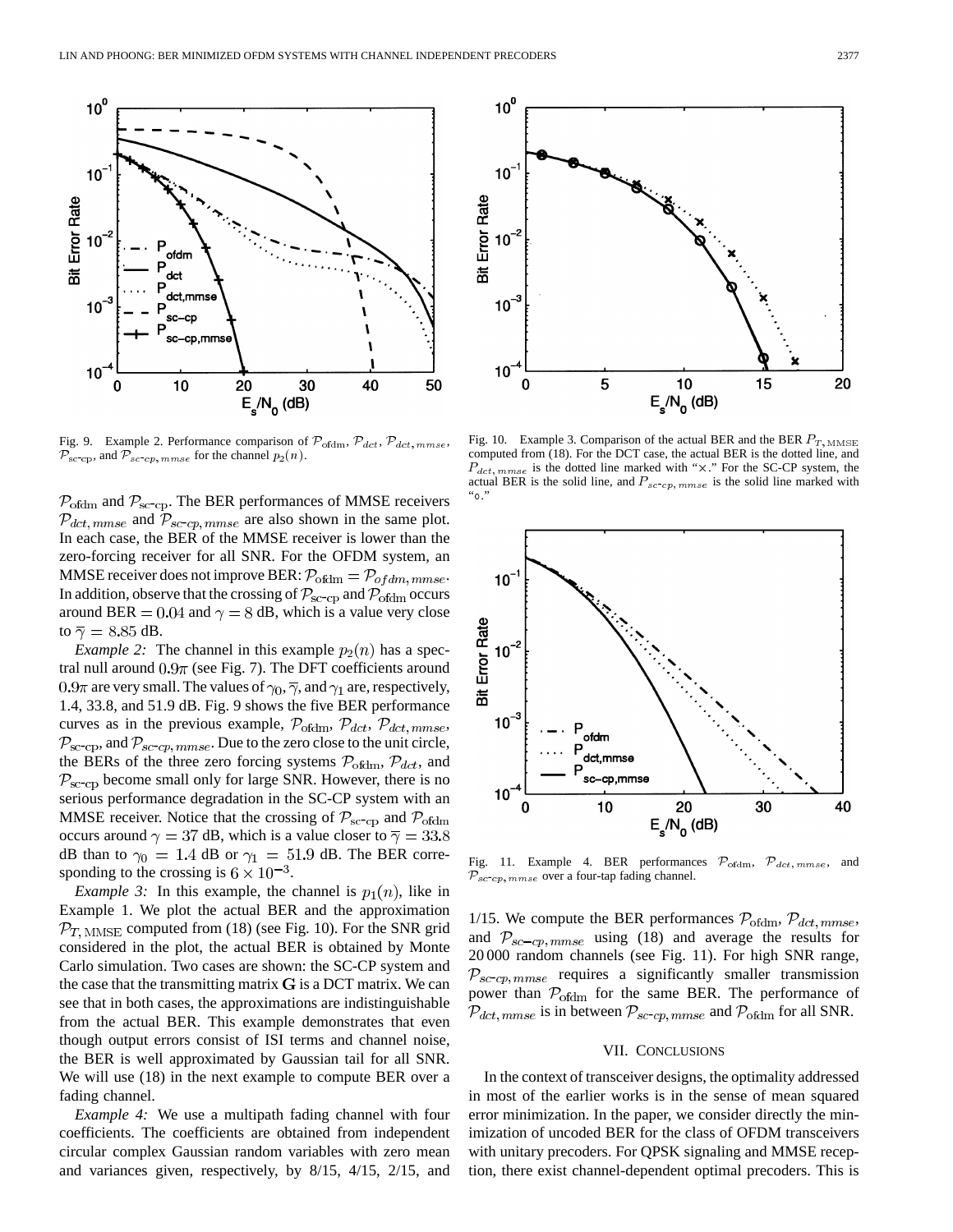the class of unitary matrices  $T$  with the equal magnitude property, i.e.,  $|t_{m,n}| = 1/\sqrt{M}$ , for  $0 \leq m, n \leq M-1$ . One of the solutions is the DFT matrix, and the resulting transceiver is the SC-CP system. In the case of zero-forcing receivers, the solution of optimal precoders depends on SNR. For higher SNR associated with a practical range of BER, the optimal precoders that are channel independent are also the set of unitary matrices with the equal magnitude property. In the presence of channel spectral nulls, the performance of zero-forcing receivers exhibits serious degradation. Robustness against channel spectral nulls can be achieved by using MMSE receivers.

# APPENDIX A PROOF OF LEMMA 2

Let  $u(y) \stackrel{\triangle}{=} 1/\sqrt{y}$  for  $y \geq 0$ ; then,  $f(y) = Q(u(y))$ . The lemma can be proved by computing the first and second derivative of  $f(y)$ . The function  $u(y) \stackrel{\Delta}{=} 1/\sqrt{y}$  for  $y \ge 0$  is convex with first derivative  $u'(y) = -(1/2)y^{-3/2}$  and second derivative  $u''(y) = (3/4)y^{-5/2}$ . The function  $Q(x)$  for  $x \ge 0$  is also convex with  $Q'(x) = -(1/\sqrt{2\pi})e^{-x^2/2}$  and

$$
Q''(x) = \frac{x}{\sqrt{2\pi}} e^{-x^2/2}.
$$

The first derivative  $f'(y) = Q'(u(y))u'(y)$  is given by , which means that  $f(y)$  is strictly monotone increasing. We can verify that  $f''(y) = Q''(u(y))[u'(y)]^2 + Q'(u(y))u''(y)$  can be expressed as

$$
f''(y) = \frac{1}{4\sqrt{2\pi}} e^{-(1/2y)} y^{-7/2} (1 - 3y).
$$

Therefore,  $f''(y) \ge 0$  for  $y \le 1/3$  and  $f''(y) < 0$  for  $y > 1/3$ , which proves the lemma.

## APPENDIX B PROOF OF THEOREM 1

We will use the concavity and convexity of  $f(\cdot)$  to prove Theorem 1. Given a set of numbers  $y_0, y_1, \ldots, y_{M-1}$  with  $0 \leq y_i \leq 1/3$ , the strictly monotone increasing property and the convexity of  $f(y)$  imply

$$
\sum_{i=0}^{M-1} \lambda_i f(y_i) \ge f\left(\sum_{i=0}^{M-1} \lambda_i y_i\right)
$$
  
where  $\lambda_i \ge 0$ , and  $\sum_{i=0}^{M-1} \lambda_i = 1$ .

Similarly, given  $y_0, y_1, \ldots, y_{M-1}$  with  $y_i \geq 1/3$ , the concave property of  $f(y)$  for  $y \ge 1/3$  implies

$$
\sum_{i=0}^{M-1} \lambda_i f(y_i) \le f\left(\sum_{i=0}^{M-1} \lambda_i y_i\right)
$$
  
where  $\lambda_i \ge 0$ , and  $\sum_{i=0}^{M-1} \lambda_i = 1$ .

Let us first consider the case  $\gamma \geq \gamma_1$ . For this range, the subchannel SNR of the OFDM system  $\beta_{\text{ofdm}}(i) \geq 3$ . For a general unitary precoder  $T$ , we can use (8) to see that whenever a subchannel has SNR satisfying  $\beta(i) \geq 3$ , it is operating in the convex region of  $f(y)$ . We have

$$
\mathcal{P}_T = \frac{1}{M} \sum_{i=0}^{M-1} f\left(\frac{1}{\beta(i)}\right) \ge f\left(\frac{1}{M} \sum_{i=0}^{M-1} \frac{1}{\beta(i)}\right) = \mathcal{P}_{\text{sc-cp}}.
$$
\n(23)

On the other hand, using (2), we have

$$
f\left(\frac{1}{\beta(i)}\right) = f\left(\sum_{k=0}^{M-1} |t_{k,i}|^2 \frac{1}{\gamma |P_k|^2}\right)
$$
  

$$
\leq \sum_{k=0}^{M-1} |t_{k,i}|^2 f\left(\frac{1}{\gamma |P_k|^2}\right)
$$

The inequality follows from the fact that  $1/(\gamma |P_k|^2)$  is in the convex region of  $f(\cdot)$  for  $\gamma \geq \gamma_1$ . Therefore

$$
\mathcal{P}_T = \frac{1}{M} \sum_{i=0}^{M-1} f\left(\frac{1}{\beta(i)}\right)
$$
  
=  $\frac{1}{M} \sum_{i=0}^{M-1} f\left(\sum_{k=0}^{M-1} |t_{k,i}|^2 \frac{1}{\gamma |P_k|^2}\right)$   
 $\leq \frac{1}{M} \sum_{k=0}^{M-1} \sum_{i=0}^{M-1} |t_{k,i}|^2 f\left(\frac{1}{\gamma |P_k|^2}\right)$   
=  $\frac{1}{M} \sum_{k=0}^{M-1} f\left(\frac{1}{\gamma |P_k|^2}\right) = \mathcal{P}_{\text{ofdm}}$  (24)

where we have used the fact that for any unitary  $T$ , its rows have unit energy  $\sum_{i=0}^{M-1} |t_{k,i}|^2 = 1$  for all k. Combining (23) and (24), we obtain  $\mathcal{P}_{\text{ofdm}} \geq \mathcal{P}_{T} \geq \mathcal{P}_{\text{sc-cp}}$  for  $\gamma \geq \gamma_1$ . Similarly, when  $\gamma \leq \gamma_0$ , we can use the concavity of  $f(\cdot)$  to show that  $\mathcal{P}_{\text{ofdm}} \leq \mathcal{P}_T \leq \mathcal{P}_{\text{sc-cp}}.$ 

# APPENDIX C PROOF OF LEMMA 3

*Proof:* Without loss of generality, we can consider S as the interconnection  $S = H\Theta W$ , where H is a general  $M \times M$  nonsingular matrix, and  $\Theta$  is a diagonal matrix with kth diagonal element  $[\Theta]_{kk} = 1/P_k$ . Let y be the output vector of the matrix  $\Theta$ . If we choose  $H = T^{\dagger}$ , then S becomes the zero forcing solution. In the absence of channel noise, we have  $y = Ts$ . Therefore, y can be expressed as  $y = Ts + q$ , where  $q = \Theta W \nu$  is a noise vector from the channel noise alone, and  $\mathbf{e} = \mathbf{H}\mathbf{v} - \mathbf{s}$ . By the orthogonality principle, e should be orthogonal to the observation vector y, i.e.,  $E[(\mathbf{Hy} - \mathbf{s})\mathbf{y}^\dagger] = 0$ . This yields  $HE[yy^{\dagger}] = E[sy^{\dagger}]$ . Solving this equation, we get

$$
\mathbf{H} = \mathbf{T}^{\dagger} \underbrace{\mathcal{E}_s \left( \mathcal{E}_s \mathbf{I} + \mathcal{N}_0 \boldsymbol{\Theta} \boldsymbol{\Theta}^{\dagger} \right)^{-1}}_{\mathbf{D}} \tag{25}
$$

where  $\bf{D}$  is a diagonal matrix with the kth diagonal element equal to  $\mathcal{E}_s/(\mathcal{E}_s + \mathcal{N}_0/|P_i|^2)$ . Therefore, the optimal **S** is T<sup>†</sup>D $\Theta$ W. Letting  $\Lambda =$  D $\Theta$ , we obtain the expression of S given in (14). Using  $H$  as in (25), we can further verify that  $x = Hy$  can be written as  $x = T^{\dagger}DTs + T^{\dagger}\Lambda W\nu$ . Hence

$$
\mathbf{e} = \mathbf{T}^{\dagger} (\mathbf{D} - \mathbf{I}) \mathbf{T} \mathbf{s} + \mathbf{T}^{\dagger} \mathbf{\Lambda} \mathbf{W} \mathbf{\nu}.
$$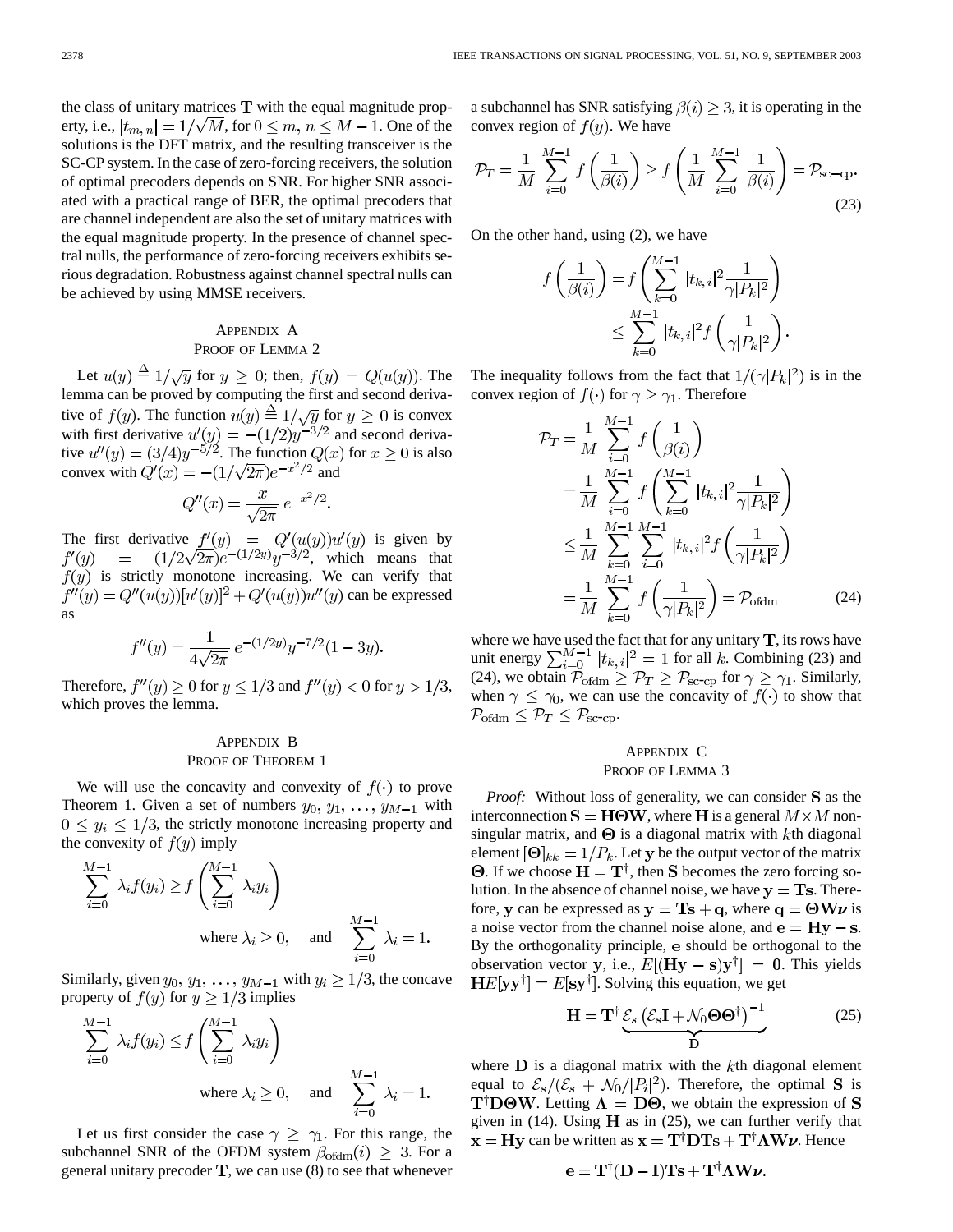The input symbols are assumed to be uncorrelated with real and imaginary parts having the same variance  $\mathcal{E}_s$ ; the vector **Ts** has the same statistics, which are implied by the unitary property of . Therefore, we have

$$
E[|e_i|^2] = \sum_{k=0}^{M-1} |t_{k,i}|^2 \frac{\mathcal{E}_s}{(1+\gamma|P_k|^2)^2} + \sum_{k=0}^{M-1} |t_{k,i}|^2 \frac{\mathcal{N}_0 \gamma^2 |P_k|^2}{(1+\gamma|P_k|^2)^2}
$$
  
= 
$$
\sum_{k=0}^{M-1} |t_{k,i}|^2 \frac{\mathcal{E}_s}{1+\gamma|P_k|^2}.
$$

Therefore, the MSE  $\mathcal{E}_{rr} = 1/M \sum_{i=0}^{M-1} E[|e_i|^2]$  is as given in the lemma. We also observe that the error vector consists of two parts  $T^{\dagger}(D-I)$  is and  $T^{\dagger}\Lambda W\nu$ . With the assumption that the input s have equal variance in real and imaginary parts, we can verify that the vector  $T^{\dagger} (D-I)$  is also has the property that the real and imaginary parts have the same variance. Similarly, the noise vector  $\nu$  has the same property, and  $T^{\dagger} \Lambda W \nu$  also has the same property. Therefore, we conclude that e has equal variance in real and imaginary parts.

As  $\mathbf{x} = \mathbf{T}^{\dagger} \mathbf{D} \mathbf{T} \mathbf{s} + \mathbf{T}^{\dagger} \mathbf{\Lambda} \mathbf{W} \boldsymbol{\nu}$ , the *i*th element  $x_i$  has the expression in (15). The variance of  $x_i$  is

$$
E[|x_i|^2] = \mathcal{E}_s \sum_{k=0}^{M-1} |t_{k,i}|^2 \frac{\gamma |P_k|^2}{1 + \gamma |P_k|^2}.
$$

The above expression means that  $E[|x_i|^2] = a_i \mathcal{E}_s$  and that  $E[|\tau_i|^2] = E[|x_i|^2] - a_i^2 \mathcal{E}_s = a_i \mathcal{E}_s - a_i^2 \mathcal{E}_s$ . The *i*th subchannel SINR

$$
\beta(i) = \frac{a_i^2 \mathcal{E}_s}{E[|\tau_i|^2]} = \frac{a_i^2 \mathcal{E}_s}{a_i \mathcal{E}_s - a_i^2 \mathcal{E}_s} = \frac{a_i}{1 - a_i}.
$$

Using the expression of  $a_i$  in (15), we obtain  $\beta(i)$ , as given in (16).

# APPENDIX D PROOF OF LEMMA 4

We will prove the lemma by showing that  $h'(x) > 0$ and  $h''(x) \geq 0$ . The function  $h(x)$  can be written as  $h(y) = f(\eta(y))$ , where  $\eta(y) = y/(1-y)$ . The first and second derivatives of  $\eta(y)$  are, respectively,  $\eta'(y) = 1/(1 - y)^2$ and  $\eta''(y) = 2/(1 - y)^3$ , which are both larger than zero for  $0 \lt y \lt 1$ . The first and second derivatives of  $f(y)$  are computed in Appendix A. As  $f'(y) > 0$  and  $\eta'(y) > 0$ , the first derivative  $h'(y) = f'(\eta(y))\eta'(y) > 0$ . We can verify that the second derivative  $h''(y)$  can be rearranged as

$$
h''(y) = \frac{1}{4\sqrt{2\pi}} e^{-(1/2\eta(y))} [\eta(y)]^{-3/2} (1-y)^{-3} y^{-2} (1-2y)^2
$$

which is larger than or equal to zero.

#### ACKNOWLEDGMENT

The authors would like to thank the anonymous reviewers for many constructive comments and suggestions that have considerably improved this paper.

#### **REFERENCES**

- [1] J. A. C. Bingham, "Multicarrier modulation for data transmission: An idea whose time has come," *IEEE Commun. Mag.*, vol. 26, pp. 5–14, May 1990.
- [2] J. S. Chow, J. C. Tu, and J. M. Cioffi, "A discrete multitone transceiver system for HDSL applications," *IEEE J. Select. Areas Commun.*, vol. 9, pp. 895–908, Aug. 1991.
- [3] A. N. Akansu, P. Duhamel, X. Lin, and M. de Courville, "Orthogonal transmultiplexers in communication: A review," *IEEE Trans. Signal Processing*, vol. 46, pp. 979–995, Apr. 1998.
- [4] L. J. Cimini, "Analysis and simulation of a digital mobile channel using orthogonal frequency division multiple access," *IEEE Trans. Commun.*, vol. 30, pp. 665–675, July 1985.
- [5] I. Kalet, "Multitone modulation," in *Subband and Wavelet Transforms: Design and Applications*, A. N. Akansu and M. J. T. Smith, Eds. Boston, MA: Kluwer, 1995.
- [6] ISO/IEC, "IEEE Std. 802.11a,", 1999.
- [7] ETSI, "Digital Audio Broadcasting (DAB) to mobile, protable and fixed receivers,", ETS 300 401, 1994.
- [8] ETSI, "Digital Video Broadcasting; Framing, structure, channel coding and modulation for digital terrestrial television (DVB-T),", ETS 300 744, 1997.
- [9] H. Sari, G. Karam, and I. Jeanclaude, *Frequency-Domain Equalization of Mobile Radio and Terrestrial Broadcast Channels*. San Francisco, CA: Globecom, 1994.
- [10] D. Falconer, S. L. Ariyavisitakul, A. Benyamin-Seeyar, and B. Eidson, "Frequency domain equalization for single-carrier broadband wireless systems," *IEEE Commun. Mag.*, vol. 40, pp. 58–66, Apr. 2002.
- [11] X. G. Xia, "Precoded and vector OFDM robust to channel spectral nulls and with reduced cyclic prefix length in single transmit antenna systems," *IEEE Trans. Commun.*, vol. 49, pp. 1363–1374, Aug. 2001.
- [12] Z. Wang and G. B. Giannakis, "Linearly precoded or coded OFDM against wireless channel fades?," in *Proc. Third IEEE Workshop Signal Process. Adv. Wireless Commun.*, Taoyuan, Taiwan, R.O.C., Mar. 2001.
- [13] A. Scaglione, G. B. Giannakis, and S. Barbarossa, "Redundant filterbank precoders and equalizers Part I: Unification and optimal designs," *IEEE Trans. Signal Processing*, vol. 47, pp. 1988–2006, July 1999.
- [14] A. Scaglione, S. Barbarossa, and G. B. Giannakis, "Filterbank transceivers optimizing information rate in block transmissions over dispersive channels," *IEEE Trans. Inform. Theory*, vol. 45, pp. 1019–1032, Apr. 1999.
- [15] N. Al-Dhahir and J. Cioffi, "Block transmission over dispersive channels: Transmit filter optiimization and realization, and MMSE-DFE receiver performance," *IEEE Trans. Inform. Theory*, vol. 42, pp. 137–160, Jan. 1996.
- [16] Y.-P. Lin and S.-M. Phoong, "Optimal ISI free DMT transceivers for distorted channels with colored noise," *IEEE Trans. Signal Processing*, vol. 49, pp. 2702–2712, Nov. 2001.
- [17] Y. Ding, T. N. Davidson, S.-K. Zhang, Z.-Q. Luo, and K. M. Wong, "Minimum ber block precoders for zero-forcing equalization," in *Proc. IEEE International Conf. Acoust., Speech, Signal Processing*, 2002.
- [18] N. Ahmed and K. R. Rao, *Orthogonal Transforms for Digital Signal Processing*: Springer Verlag, 1975.
- [19] J. G. Proakis, *Digital Communications*. New York: McGraw-Hill, 1995.
- [20] H. V. Poor and S. Verdu, "Probability of error in MMSE multiuser detection," *IEEE Trans. Inform. Theory*, vol. 43, pp. 847–857, May 1997.
- [21] J. Zhang, E. K. P. Chong, and D. N. C. Tse, "Output MAI distribution of linear MMSE multiuser receivers in DS-CDMA system," *IEEE Trans. Inform. Theory*, vol. 47, pp. 1128–1144, Mar. 2001.
- [22] J. Zhang and E. K. P. Chong, "Linear MMSE multiuser receivers: MAI conditional weak convergence and network capacity," *IEEE Trans. Inform. Theory*, vol. 48, pp. 2114–2122, July 2002.
- [23] Y.-P. Lin and S.-M. Phoong, "Analytic BER comparison of OFDM and single carrier systems," in *Proc. Int. Workshop Spectral Methods Multirate Signal Process.*, 2002.
- [24] -, "BER optimized channel independent precoder for OFDM system," in *Proc. IEEE Global Telecommun. Conf.*, Taipei, Taiwan, R.O.C., 2002.